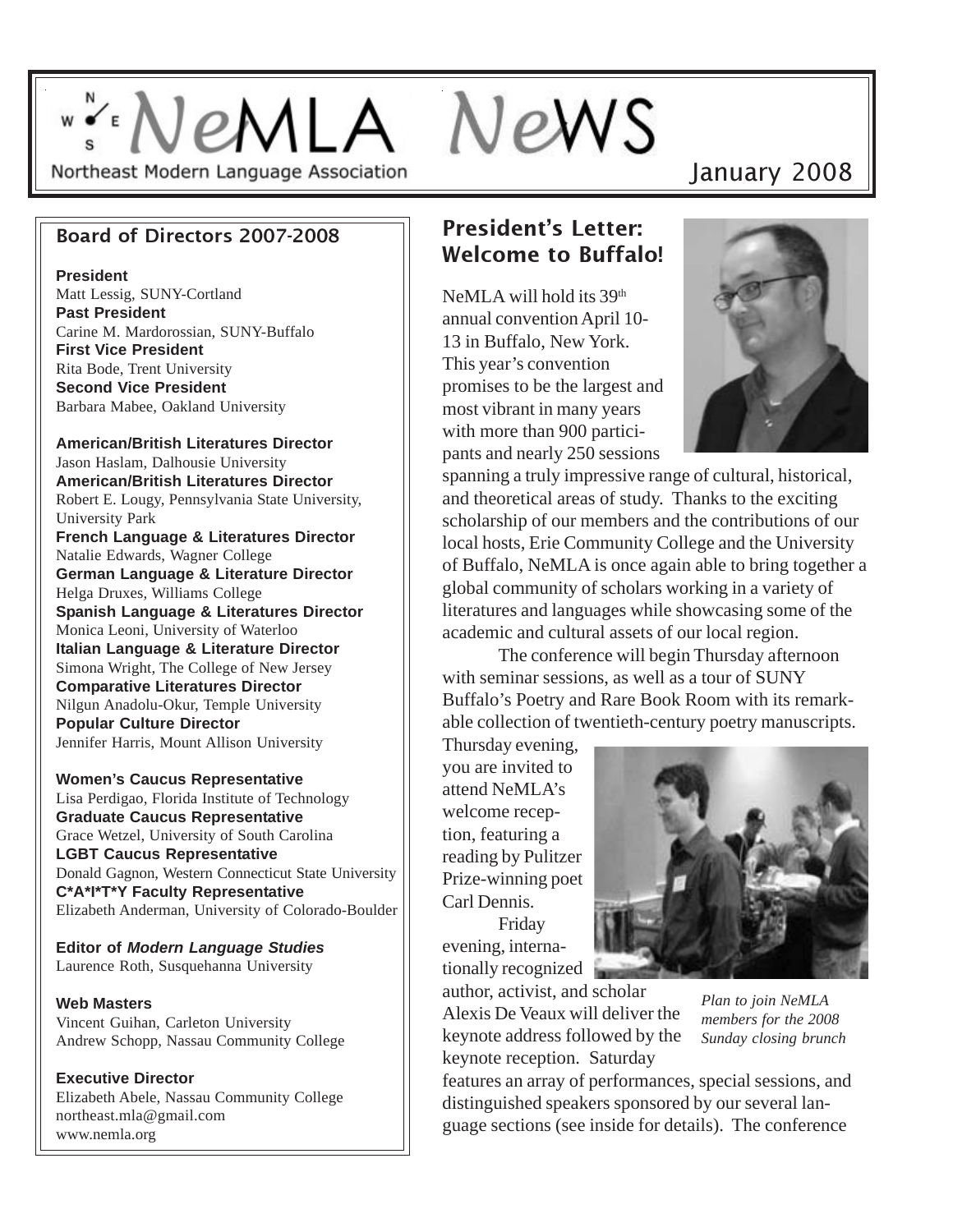# President's Letter (continued) Executive Director's Report

concludes on Sunday with the membership meeting and brunch followed by opportunities to visit the Mark Twain collection at the downtown Central Library (including a lecture by Twain scholar Neil Schmitz) or to tour Frank Lloyd Wright's Darwin Martin Complex.

The convention will be held at the Hyatt

Regency in the heart of Buffalo's historic downtown and theater district. Set beside Lake Erie, Buffalo boasts an impressive selection of turn-of-the-century American architecture, worldclass art museums, and proximity to one of the Seven Wonders of the World: Niagara Falls. Among other local events, NeMLA will sponsor a guided tour of Niagara Falls on Saturday evening. Further details about the convention and NeMLA sponsored local activities may be found inside our newsletter.

Last, it is not too soon to begin thinking about our 2009

convention. Next year, NeMLA will return to Boston where we hope you will join us in celebrating our  $40<sup>th</sup>$  anniversary. I look forward to seeing you in Buffalo!

Matt Lessig NeMLA President, 2007-08 SUNY Cortland

#### Inside this issue...

| <b>Convention Highlights</b>      | $4 - 6$  |
|-----------------------------------|----------|
| <b>Sponsored Local Activities</b> | $6 - 8$  |
| <b>Buffalo Attractions</b>        | $7 - 8$  |
| <b>Fellowship Opportunities</b>   | $9 - 10$ |
| <b>Key Dates</b>                  |          |

Thank you for your part in making the Northeast Modern Language Association and its annual convention a place where language scholars are supported and revitalized.

Our recent growth has allowed NeMLA to build on its commitment as a service organization, expanding our professional support pro-

> grams in the form of awards, fellowships, travel grants and assistantships. I am particularly proud of our Graduate Student Assistantship program that provides financial support and professional experience to graduate students—as well as enhancing the convention through their involvement. And please consider applying for one of NeMLA's research fellowhips.

We also try to remain a part of developments in the profession. NeMLA's expansion has been particularly vibrant in Spanish, German, French,

Italian, reinvigorating the comparative dynamics of our conference. I was delighted to learn that this is part of a renewed strength nationally in foreign languages. The MLA has recently released a report showing a 12.9 percent overall increase in enrollments in languages other than English since 2002; the largest increases have been in Arabic and Chinese. The numbers of enrollments in languages other than English on United States campuses are now at their highest since the 1960 MLA survey. In addition, NeMLA has also seen an increase in ecocritical panels; to complement these sessions, NeMLA will sponsor an environmental presentation.

However, on a less positive note, the NEA has produced a rather disturbing report about trends in voluntary reading "To Read or Not To Read: A Question of National Consequence." Sunil Iyengar will join us to answer questions and engage in conversation on this topic.

*Sunil Iyengar will report on recent trends in American reading habits*

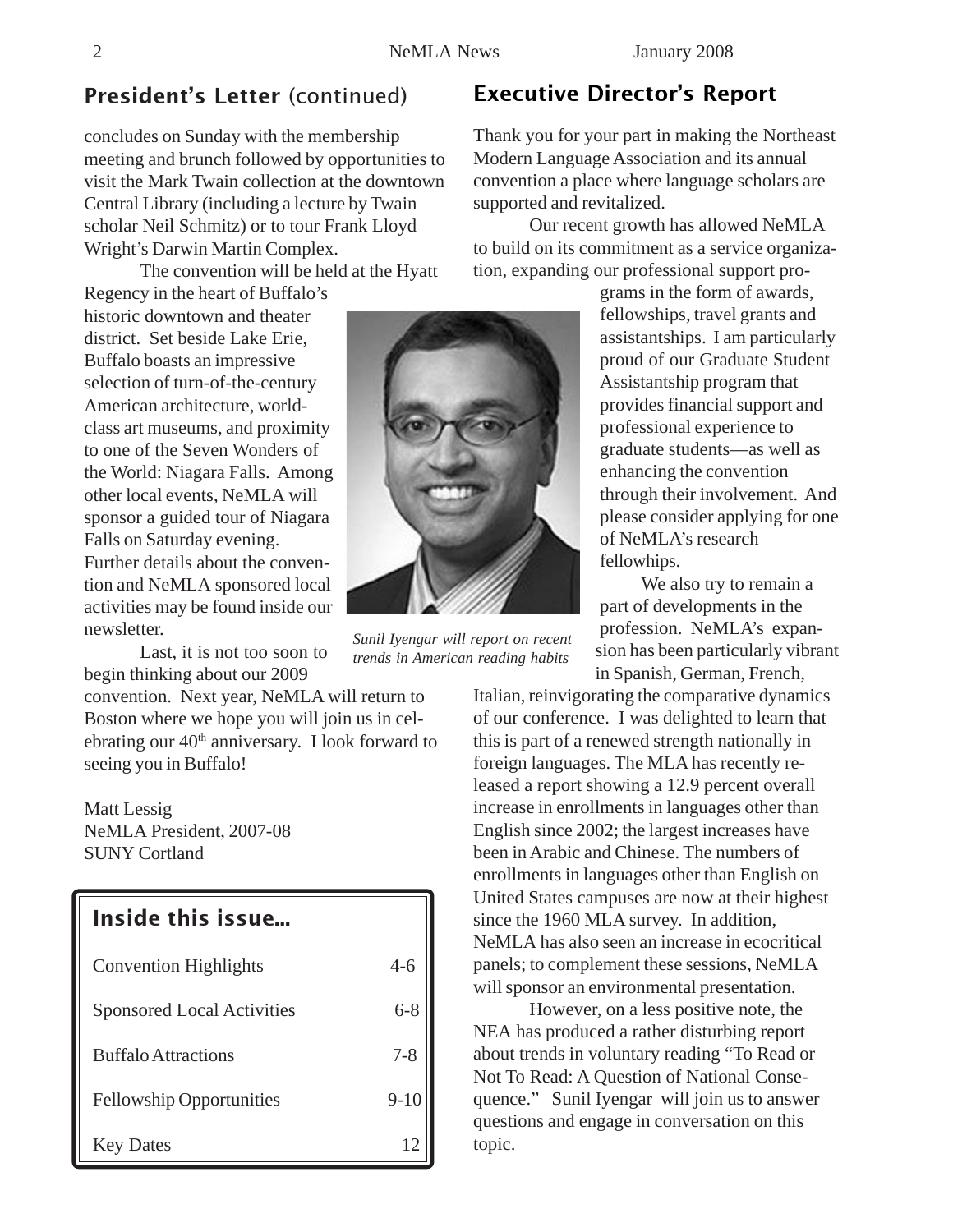#### January 2008 **NeMLA News** 3

In a desire to enhance the experience of our participants, NeMLA, like the Modern Language Association, is exploring alternate formats, that have proven successful for other academic organizations. 2008 will feature eight seminar-format sessions. The participants of these sessions will complete and circulate their papers in advance of the convention—their actual session time will focus on conversations about participants' work, rather than the actual reading of the papers. This format has the potential to foster a deeper engagement with fellow panelists' work, as well as provide an ideal space for the development of collaborative projects.

In addition, NeMLA will pilot two groups of poster sessions: one set of posters will allow University of Buffalo graduate students to

present their current research; the second poster session, led by Maureen Jameson, will focus on using technology and archives. The poster session, which has long been a component of scientific conferences, allows for a more conversational and free-ranging presentation of research, not limited to the confines of a set eightpage paper.

Overall, your NeMLA Board is committed to creating a space for fellowship and scholarly growth. Thank you again for your role in our efforts and please let me know what we can do to enhance your conference experience.

> Elizabeth Abele, Ph.D. NeMLA Executive Director SUNY Nassau Community College

# The Hyatt Regency Buffalo: Attend NeMLA with Style!

For the 2008 Convention, NeMLA returns to the Hyatt Regency Buffalo, site of the convivial 2000 Convention. Located in the heart of the financial and theatre districts, Hyatt Regency Buffalo offers well-appointment guestrooms with deluxe amenities and exceptional service. The Hyatt also offers onsite car rental facilities, with wi-fi Internet available in the lobby.

**Conference Rates:** \$119 Single/Double; \$129 Triple; \$139 Quad To receive the convention rate, reserve online by March 2, 2008: **http://buffalo.hyatt.com/ groupbooking/lang2008**

Garaged parking is available directly across from the hotel. The cost is \$8 per day with no in/out privileges. If in/out privileges are requested and available, parking is \$12 per day.

**Airport Transportation:** ITA Shuttle Service leaves the airport every hour on the hour, and leaves the hotel every 20 minutes past the hour. The shuttle operates from 7:00 a.m. to 9:00



*The Hyatt Regency Buffalo at night*

p.m. The first shuttle leaves the hotel at 6:20 a.m. and last shuttle leaves at 9:20 p.m. The vehicles are various colored vans that say ITA on the side. Reservations are suggested. From the airport: 716-633-8294 (Phone is answered "Airport Taxi."). Please notify the hotel concierge in advance to confirm pick-up from the hotel back to the airport. Taxi from the airport is approximately \$25.00.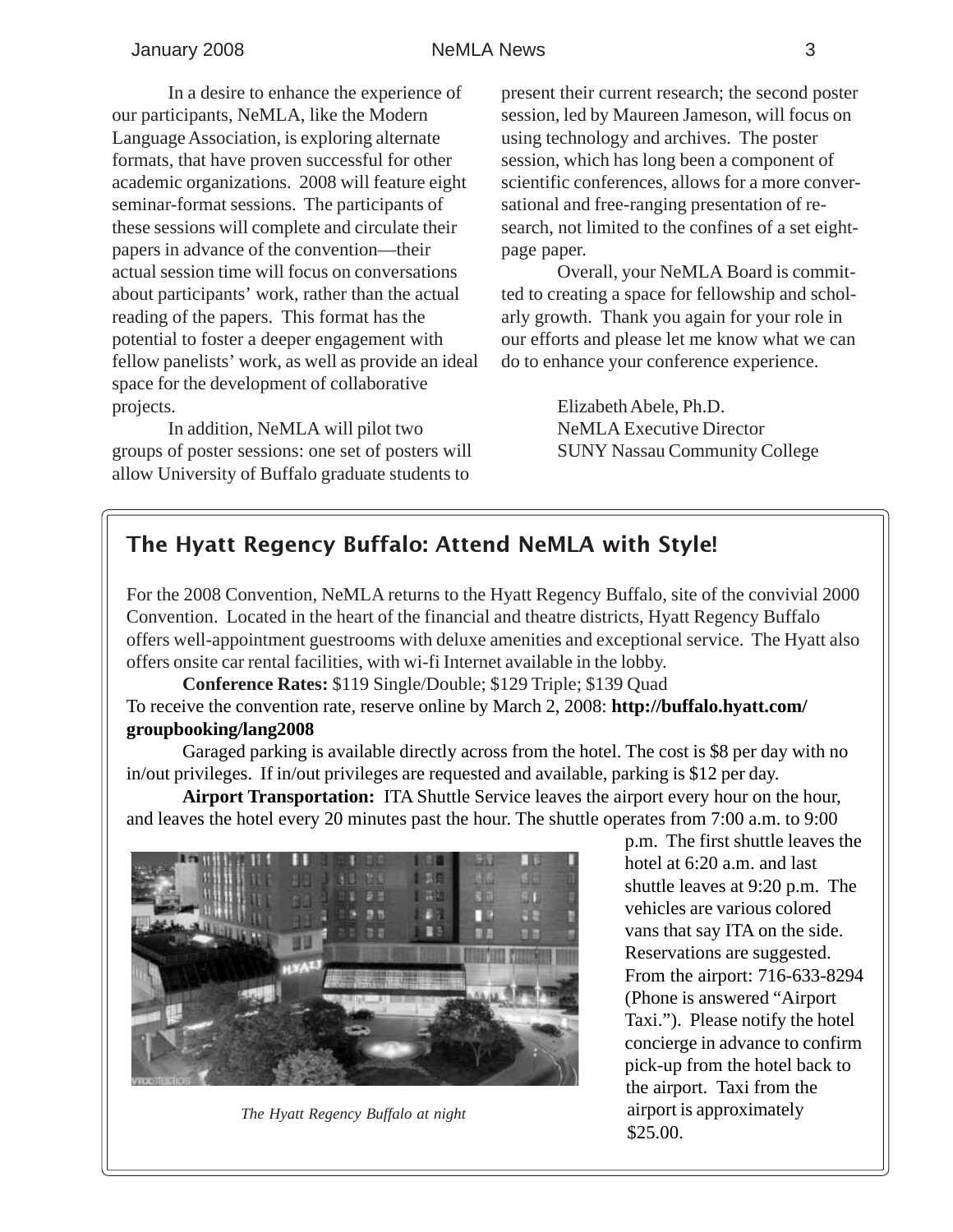# Convention Highlights

### Thursday Evening

#### Welcome Reception and Reading

Pulitzer Prize-winning poet **Carl Dennis** will open the 2007 convention in Buffalo, reading



selections to NeMLA members from *Unknown Friends*, his latest book of poetry, as well as from his other works. Mr. Dennis teaches Creative Writing and American Literature at the University of Buffalo. Complimentary wine and cheese will

*Poet Carl Dennis will*

be served.

# Friday Evening

# Keynote Speaker and Reception

**Alexis De Veaux** will be the 2008 Keynote Speaker. She is Associate Professor and Director of Graduate Studies, Global Gender Studies at the University of Buffalo. Professor De Veaux is an artist-activist-scholar whose work is nationally and internationally known. As an artist and

lecturer, she has traveled extensively throughout the United States, the Caribbean, Africa, Japan and Europe; and is associated with a number of women's groups, professional, literary and

> *Keynote speaker Alexis De Veaux*



activist communities servicing populations within and outside the United States. The Keynote reception will follow.

# Saturday Lunchtime Events

NeMLA is planning special presentations during the midday session, with light refreshments. These events will include:

- Poster Sessions
- Postcolonial Roundtable
- First Last Words: A Reading by Christine Hume and Christina Milletti
- Graduate Caucus Job Market Roundtable
- Ecocritical Session
- Graduate Caucus Job Market Roundtable
- Featured Language Sessions

**Sunil Iyengar**, NEA Director of Research and Analysis, will be presenting findings from the NEA's recent report "To Read or Not To Read: A Question of National Consequence." The report has three main findings: Americans, particularly teenagers and young adults, are reading less than in previous years; as read less, their reading comprehension skills are eroding; and these declines have severe social, professional, cultural, and civic consequences. His presentation will be followed by a discussion with NeMLA members about their personal and professional experiences with voluntary reading, particularly as it bears on student achievement.

# Saturday Evening

In addition to the events detailed below, additional special events will be planned in the early evening by the **French Section**, the **Italian Section**, the **Graduate Caucus** and the **LGBT Caucus**.

# Popular Culture Section Event

**Rinaldo Walcott**, a Canada Research Chair in Social Justice and Cultural Studies, is the author of the critically acclaimed collection of essays called *Black Like Who,* which examined literature, film and other types of music as windows into contemporary black Canadian culture. His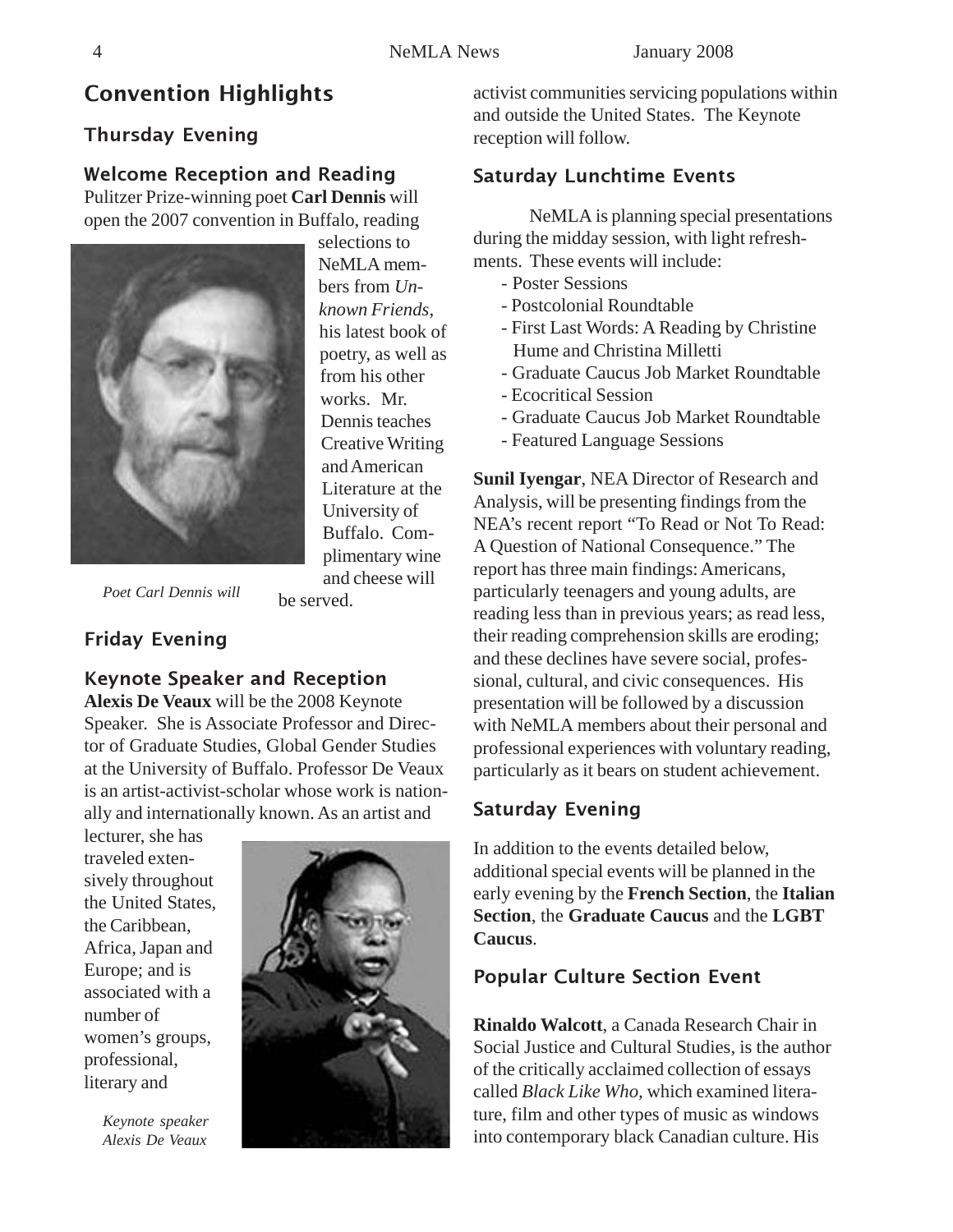most recent scholarship branches out from black studies to engage



with other forms of marginalized difference in the Canadian nation making project.

*Rinaldo Walcott*

#### German Section Event

#### German Soundscapes: Pankow/Schönhauser Allee 2004

Performer: Jean-Paul Perrotte Introduced by Florence Feiereisen, Middlebury College

**Jean-Paul Perrotte**, an electro-acoustic performer from the University of Iowa, will be presenting Pankow/Schönhauser Allee 2004 at the 2007 convention. This soundscape, an aural experience defined by Murray Schafer as an interpretation of "our sonic environment, the ever-present array of noises with which we all live," is a collection of sounds he recorded while



living in Berlin. This presentation will allow NeMLA members the opportunity to experience a sonic interpretation of a part of Germany's capitol.

> *Jean-Paul Perrotte*

# New Board Members

NeMLA is delighted to welcome these new members to the Board, who will begin their service Sunday, April 13, 2008:

**Second Vice-President:** Simona Wright, College of New Jersey

**German Language and Literature Director:** Birgit Tautz, Bowdoin College

**British/American Languages and Literatures Director:** Cecilia Feilla, Marymount Manhattan College **Italian Language and Literature Director:** Daniela

Bisello Antonucci, Princeton University

The nominating committee (Rita Bode, Chair, Helga Druxes, Martha Kuhlman) wishes to thank the membership for its thoughtful response to the call for nominations.

#### Spanish Section Events

#### Homage To The Distinguished Cervantes Scholar Tom Lathrop

Presentation of "Aquí se imprimen libros": Cervantine Studies in Honor of Tom Lathrop by Mark Groundland (editor) *Romance Monographs,* 2008

 Join us in this tribute to our esteemed colleague during the NeMLA session: "Cervantes' *Don Quixote*: The Discourse of Culture and History."

#### **El Mundo Poetico De Aurora Luque Ortiz**

Sesión homenaje a la escritora y a su obra

This year's special session on contemporary poetry, will honor **Aurora Luque Ortiz**, one of the most prominent Spanish poets. It will consist of a discussion of her work, the status of the Spanish poetry, and its promise for the future. The event is held courtesy of the Subdirección General de Promoción del Libro, la Lectura y las Letras Españolas, Dirección General del Libro, Archivos y Bibliotecas of the Ministerio de Cultura de España.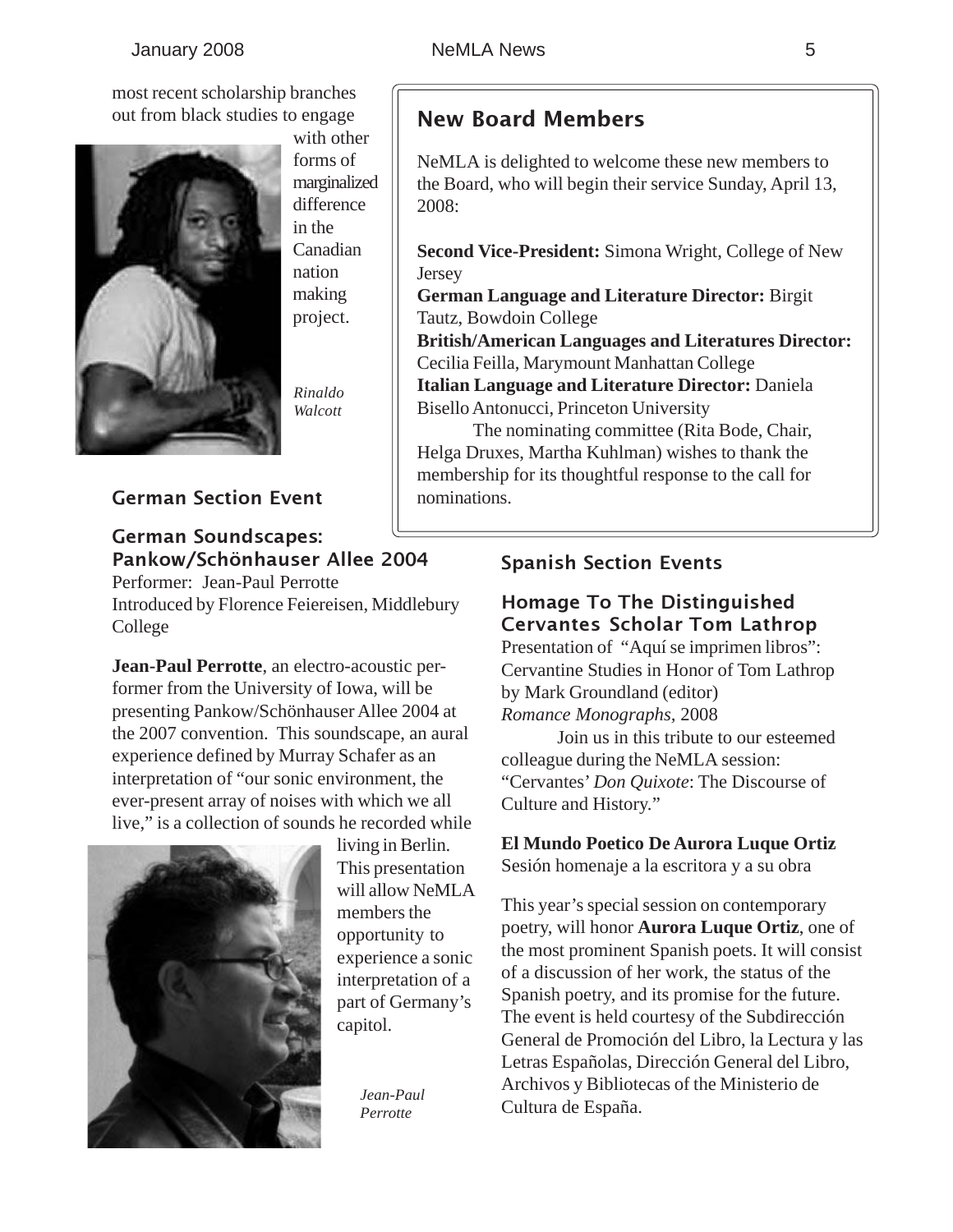# Plenary Speaker

**M. Nourbese Philip** is a writer and lawyer born in Tobago and who lives in Canada. Although

primarily a poet, Nourbese Philip also writes both fiction and nonfiction. She has published three books of poetry and has been the recipient of Canada Council awards, numerous Ontario Arts Council grants and a Toronto Arts Council award. Philip's new book of poetry *Zong!* will be released



*Author M. Nourbese Philip*

by Wesleyan University

Press just in time for the Buffalo convention and will be available for purchase. It is based on a legal decision at the end of the eighteenth century related to the murder of Africans on board a slave ship. Co-Sponsored by the Women's Caucus.

# NeMLA Sponsored Local **Activities**

Annette Magid, Local Representative, has organized the following group activities to enhance your experience of Buffalo. Conference registrants and their guests are eligible to attend.

# Thursday, April 10th

#### **University of Buffalo Poetry & Rare Book Room**

Lecture: "History, Evolution & Application of a Twentieth Century Archive of Poetry," presented by Michael Basinski, Ph.D., Curator of Poetry & Rare Book Collection.

Poetry & Rare Book Room at the University of Buffalo houses the premier collection of first edition collections of poetry dating from 1900. Manuscripts of James Joyce, William Carlos Williams, Dylan Thomas, Robert Duncan are housed there as well. The Curator will have some of the "jewels" of the rare book collection in display cases for your viewing. **Time:** Leave from Hyatt at 4:00 p.m. and return 6:30 p.m. (Bus transportation provided by SUNY Buffalo). **Fee:** \$2.50. **Reserve by 2/15/08:** http://www.acteva.com/ booking.cfm?bevaID=142924

#### **The Road Less Traveled Theater***: Humpty Dumpty*

Play by Eric Bogosian. Directed by Scott Behrend.

Premier Performance at 639 Main Street (inside Market Arcade Film and Arts Center, one block from the Hyatt)

A group of yuppies on holiday get a front row seat to the end of civilization in this savage comedy/thriller from renowned playwright/actor Eric Bogosian (*Talk Radio*).

**Curtain time**: 8:00 p.m.

**Fee:** \$22.50/ticket [Conference rate] **Reserve by 2/15/08:** http://www.acteva.com/ booking.cfm?bevaID=142924

# Saturday, April 12

**Niagara Falls Evening Tour** (American Side) Niagara Falls—one of the Seven Wonders of the World. In the evening, various colored lights are



*Fireworks over Niagara Falls*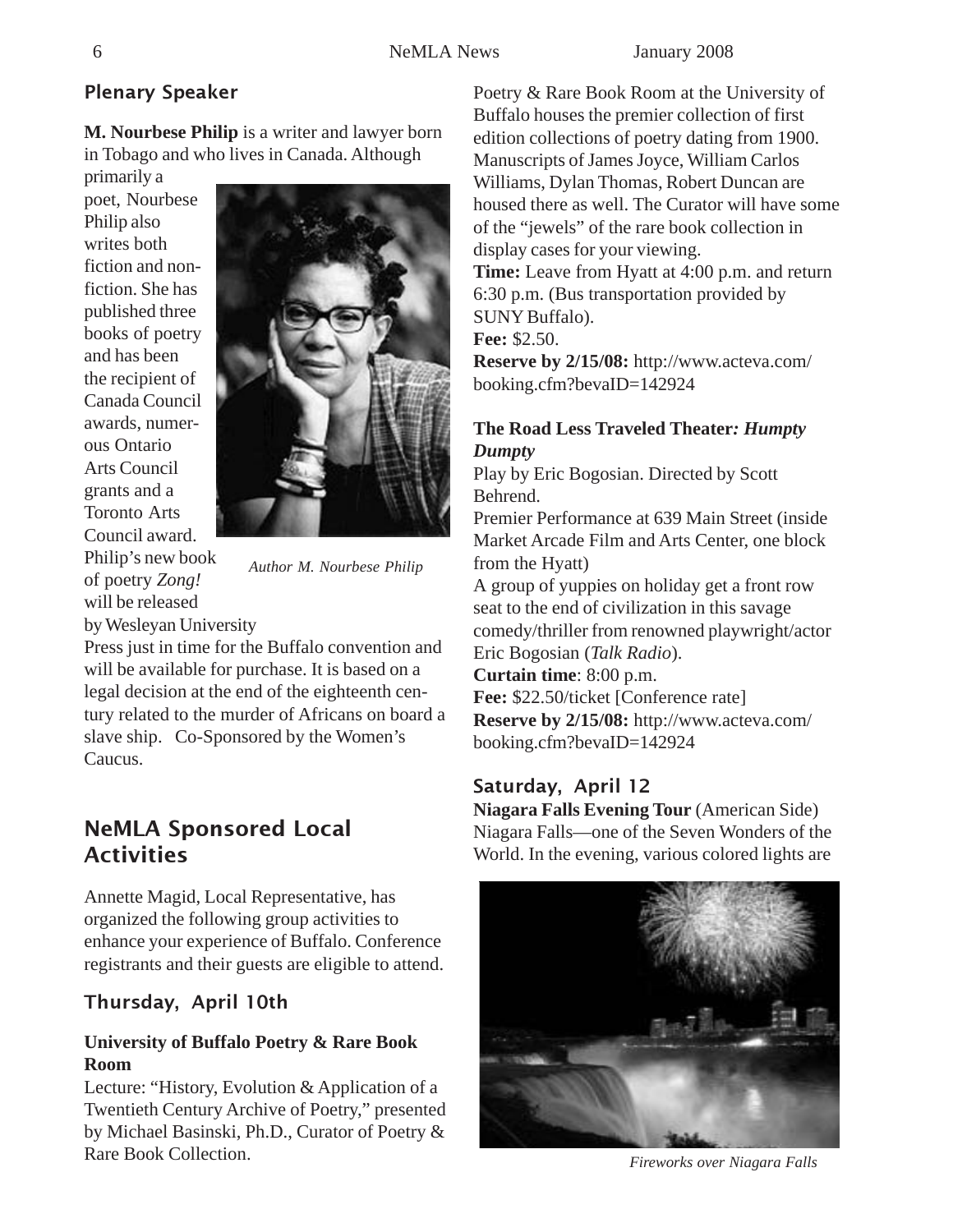beamed on the Falls for a spectacular view. **Time**: Bus leaves from Hyatt at 9:00 p.m. and return 12:00 a.m. **Fee:** \$13.50. **Reserve by 2/15/08:** http://www.acteva.com/ booking.cfm?bevaID=142924

#### Sunday, April 13

#### **The Mark Twain Room at the Buffalo and Erie County Public Library**

The downtown Central Library houses the Mark Twain Room, keeper of hundreds of Twain's publications (including many first editions and various translations) and, most importantly, the author's original manuscript of *The Adventures of Huckleberry Finn*, partly written in Buffalo. Neil Schmitz, author of *Of Huck and Alice: Humorous Writings in American Literature*, will give a lecture. He has written widely on American humor, radio artists Bob and Ray, Jackie Gleason's fat-man comedy, and classic and contemporary cartoonists.

**Time**: Leave from Hyatt at 1:00 p.m. and return 2:30 p.m.

**Fee**: Free.

**Reserve by 2/15/08:** send email to

nemlasupport@gmail.com with "Twain Tour" in subject line, specifying names of those attending tour.

#### **Tour of Frank Lloyd Wright's Darwin Martin House**

Buffalo boasts the world's second largest concentration of structures designed

by "America's greatest architect" Frank Lloyd Wright. At the heart of the Wright oeuvre

lays the Darwin D. Martin Complex, originally an ensemble of four houses, a pergola, and a conservatory designed and constructed around the turn of the twentieth century. The Complex, situated in the city's Parkside neighborhood (designed in

the 1870s as part of Buffalo's system of parks and parkways by America's best known landscape architect Frederick Law Olmstead), constitutes one of Wright's finest works from his Prairie School era. It was his first design to incorporate a diversity of built structures and sculpted grounds and remains among the most critically acclaimed of his works today. **Time**: Leave from Hyatt at 1:00 p.m. and return

2:30 p.m.

**Fee:** \$26.50.

**Reserve by 2/15/08:** http://www.acteva.com/ booking.cfm?bevaID=142924

# Buffalo: A Community of International Attractions

Burned by the British in the War of 1812 and rebuilt into a leading player in the Industrial Revolution, Buffalo boasts a wealth of historical sites, but this all-American community also contains attractions of an international character. Buffalo is the largest city in the vicinity of Niagara Falls, and thousands of visitors bus in from Buffalo to view the largest waterfall in

North America. Without leaving Buffalo, visitors can also catch a glimpse of an internationally acclaimed art treasure; in front of the Albright-Knox Art Gallery stands one of the only two bronze castings ever taken from Michelangelo's *David*. Whether you prefer sights steeped in local tradition or a more cosmopolitan experience, Buffalo has something for everyone to see!

#### Suggested Activities

#### **Albright- Knox Art Gallery**

www.albrightknox.org (\$10) Overlooking Frederick Law Olmstead's Delaware Park and Hoyt Lake, the Albright-Knox Art

*The Darwin D. Martin House Complex*

*designed by Frank Lloyd Wright*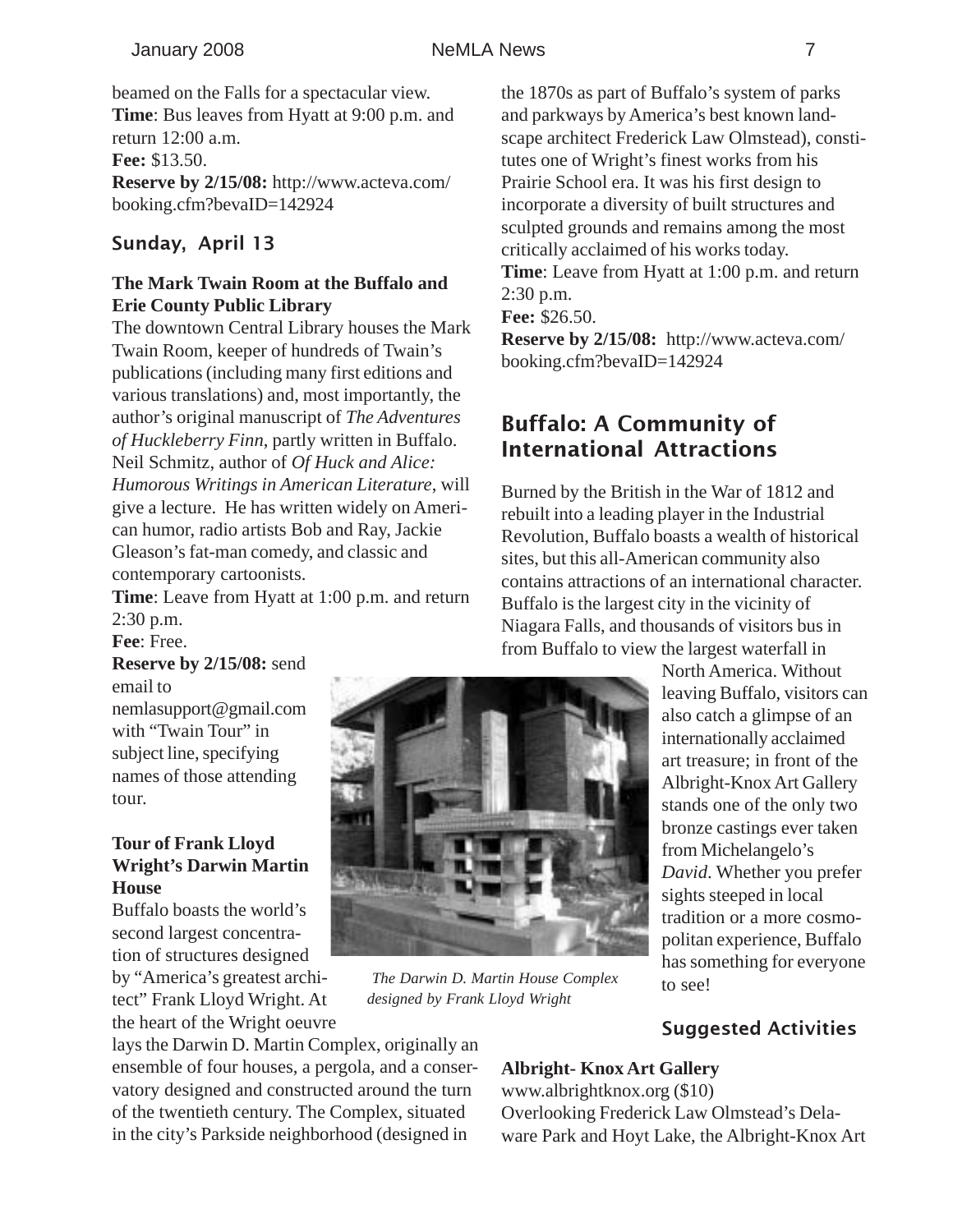Gallery is one of America's oldest public visual arts organizations. Its halls feature world-renowned masterpieces such as Gauguin's *The Yellow Christ* and *Spirit of the Dead Watching*, as well as cutting edge post-modern and contemporary works, such as Warhol's *100 Cans,* Lichtenstein's *Head—Red and Yellow*, and Viola's *The Messenger*.

#### **City Hall**

65 Niagara Square (4 blocks from Hyatt) http://preserve.bfn.org/bam/bflobest/city/ city.html (free). The people of Buffalo have come to adopt two unofficial symbols. One is an animal (the bison, of course), the other is a building: City Hall. Soaring, colorful, and tough, it has become part of the city's psyche. Free weekday tours start in the City Hall lobby: Noon to 1:00 p.m.

#### **Allentown**

www.allenstreet.com

Located between Downtown, the Lower West Side, and the Elmwood Village, Allentown offers a blend of bohemian, artistic, queer, and high cultures that makes it an essential stop for anyone visiting Buffalo.

#### **Buffalo and Erie County Botanical Gardens**

www.buffalogardens.com (\$6) Designed by the prestigious greenhouse firm Lord and Burnham in the 1890s, the Buffalo and Erie County Botanical Gardens remains one of



The Buffalo and Erie<br>County Botanical Gardens<br>**The Buffalo and Eric** spoke here, and it is t *County Botanical Gardens*

only two tri-domed greenhouses in the country. Modeled after the Crystal Palace in London, the greenhouse that encompasses the Botanical Gardens is one of about 10 Victorian-era conservatories still standing in the United States.

#### **Our Lady of Victory Basilica and National Shrine**

http://www.ourladyofvictory.org/Basilica/ Welcome.html (free). Not far from the Gardens is the extraordinary basilica and national shrine Pope Pius XI in 1926 dubbed one of the greatest among the churches of America. The Baroquestyle white-marble church presents an impressive exterior, inspired by Saint Peter's in Rome and, at the time of its construction, possessing the second-largest dome of any structure in the United States.

#### **Buffalo and Erie County Historical Society** www.bechs.org (free)

Housed in the only remaining structure of Buffalo's infamous 1901 Pan-American Exhibition (at which U.S. President William McKinley was assassinated), the Historical Society holds over 20,000 books, 200,000 photographs, and 2,000 manuscript collections on all facets of Western New York history and culture.

#### **Tiff Nature Preserve**

http://www.sciencebuff.org/

tifft\_nature\_preserve.php (\$7). Just three miles from downtown Buffalo on the Lake Erie shoreline, this unique urban nature reserve offers 265 acres of trails, boardwalks and a 75-acre marsh, a perfect environment for bird-watching and hiking.

#### **Michigan Street Baptist Church**

http://www.nyhistory.com/mspa/ The congregation that became known as the Michigan Street Baptist church was formally organized in the 1830s, and since then it has been a central part of the history and culture of Buffalo's African American community. Abolitionist speakers such as Frederick Douglass spoke here, and it is Buffalo's best known Under-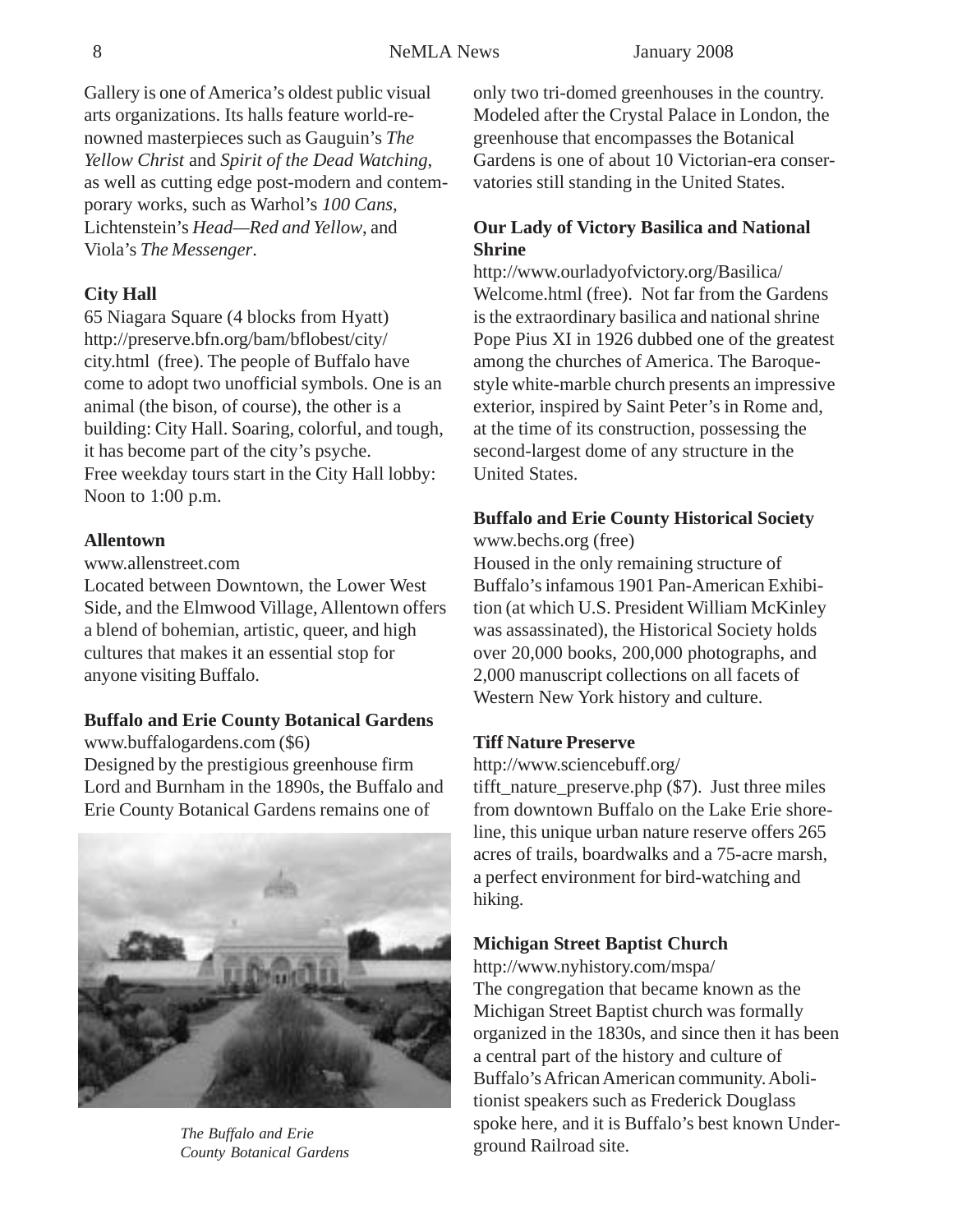# NeMLA Fellowships

The Northeast Modern Language Association is commited to promoting research and scholarship, particularly for NeMLA members. NeMLA funds three types of research fellowships: Summer Fellowships, the American Antiquarian Society-NeMLA Fellowship, and Newberry Library-NeMLA Fellowships.

# NeMLA Summer Fellowships

This program is designed to support primarily untenured junior faculty, graduate students, and independent scholars. However, this does not preclude senior faculty from applying. The \$1,000 Fellowships are intended to defray the cost of traveling incurred by researchers in pursuing their work-inprogress over the summer.

The application requires a description of the proposed project including a project time line and detailed budget. Allowable budget items include travel and accommodations. This program does not provide funding for conference travel, equipment, or general office expenses.

#### **Application Process**

a) All applicants must be NeMLA members at the time of application

b) The application materials (a, b, and c below) may be sent electronically as MS Word attachments or as hard copies and must be received by the Chair of the NeMLA Summer Fellowship committee (see below) by **February 22, 2008**.

#### **Application Materials**

a) A two-page application that describes the summer project and includes a timeline

b) An itemized budget

c) Two letters from colleagues in the field supporting the proposed project; for electronic submission, these letters must be on university letterhead, sent from a university email address and include the email account's electronic signature. For hard copy submissions, the letters should be included by the applicant in sealed and signed envelopes in the application package.

**Email submission**s to mabee@oakland.edu; please put NeMLA Summer Fellowship in the subject line. To ensure receipt, all submissions will be acknowledged within 24 hours. Hard-copy submission: Professor Barbara Mabee, Department of Modern Languages and Literatures, Oakland University, Rochester, MI 48309.

Please address questions to mabee@oakland.edu.

Office Phone: 248-370-2099 Fax: 248-370-4208

# The American Antiquarian Society-NeMLA Fellowship

This fellowship supports research in literary history of America and the Atlantic World in the eighteenth and nineteenth centuries that can be supported by the collections of the American Antiquarian Society. The award is jointly funded by the Northeast Modern Language Association and AAS. Degree candidates are not eligible. NEMLA membership is not required of applicants; awardees who are not already members must join. Please visit the AAS website (http://americanantiquarian.org/ nemla.htm) for details (the application procedure is noted on the right side of the page that is linked here).

#### **Deadline: January 15, 2008.**

# Newberry Library-NeMLA Fellowships

To better serve our members working in languages other than English, NeMLA has established a partnership with the Newberry Library. This short term fellowship for Ph.D. candidates or postdoctoral scholars offers up to one month's support for work in residence at the Newberry. NeMLA membership must be current at the time of application and through the period of the fellowship. Preference will be given to projects focusing on materials written in French, German, Italian, or Spanish.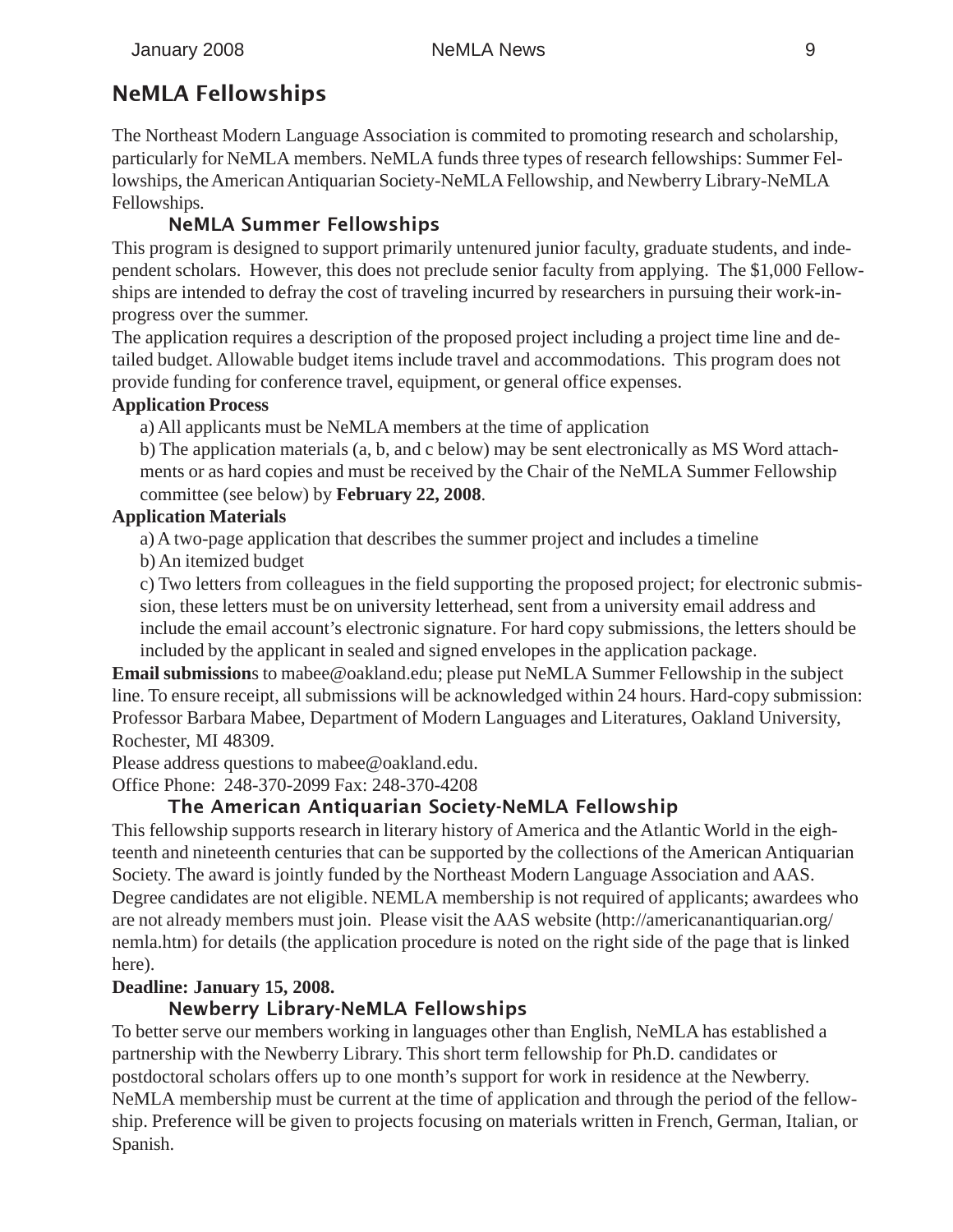# NeMLA Fellowships (continued)

#### **Application Deadline: March 1, 2008.**

For more information, visit the Newberry Library website: http://www.newberry.org/research/ felshp/short-term.html.



*Maria DeVasconcelos and Laureano Corces at the 2007 Keynote Reception*

# Supporting Underfunded and Independent Scholarship

NeMLA supported a luncheon last year to explore the challenges to scholarship that members from various backgrounds shared. Though academics at many four-year institutions may experience less institutional support than enjoyed in previous decades, other scholars have long had to overcome minimal research support, as well as tenuous employment, to pursue their research: **C**ontingent Faculty, **A**djunct Faculty, **I**ndependent Scholars, and **T**wo-**Y**ear College Faculty. To explore the common and unique challenges of these membership categories, the NeMLA Board has provisionally expanded the scope of the Two-Year College Caucus to create the **C**\***A**\***I**\***TY** Caucus. Elizabeth Anderman, University of Colorado-Boulder, has been appointed to review the needs of these constituencies and to make recommendations to the Board for the permanent development of the caucus. Please forward any comments to Professor Anderman via email at elizabeth.anderman@colorado.edu.

# Modern Language Studies

Winner of the Council of Editors of Learned Journals

*Modern Language Studies* offers contributors, subscribers, and editors an opportunity to examine vexing and provocative issues in all areas of English, American, and comparative literature, and the literatures of the modern languages. Articles and reviews in *MLS* reflect the eclectic interests of NeMLA members, and part of the journal's mission is to provide members with a broad range of publishing opportunities. *MLS* appears twice a year, in the summer and winter, and is divided into a number of sections:



**Articles** (6,000-10,000 words): Articles should *Dowtown Buffalo*

speak to the broad interests of the *MLS* subscribers. We are particularly interested in, and welcome submissions of unpublished letters; annotated writers' notebooks or other primary documents of literary historical interest; edited and annotated translations of poems, short stories, and plays by writers in literatures of the modern languages; and interviews with writers and artists.

**Profession & Pedagogy** (4,000-7,000 words): Essays may address pedagogical theory, practical teaching strategies, faculty/student collaboration, curriculum development, information technology,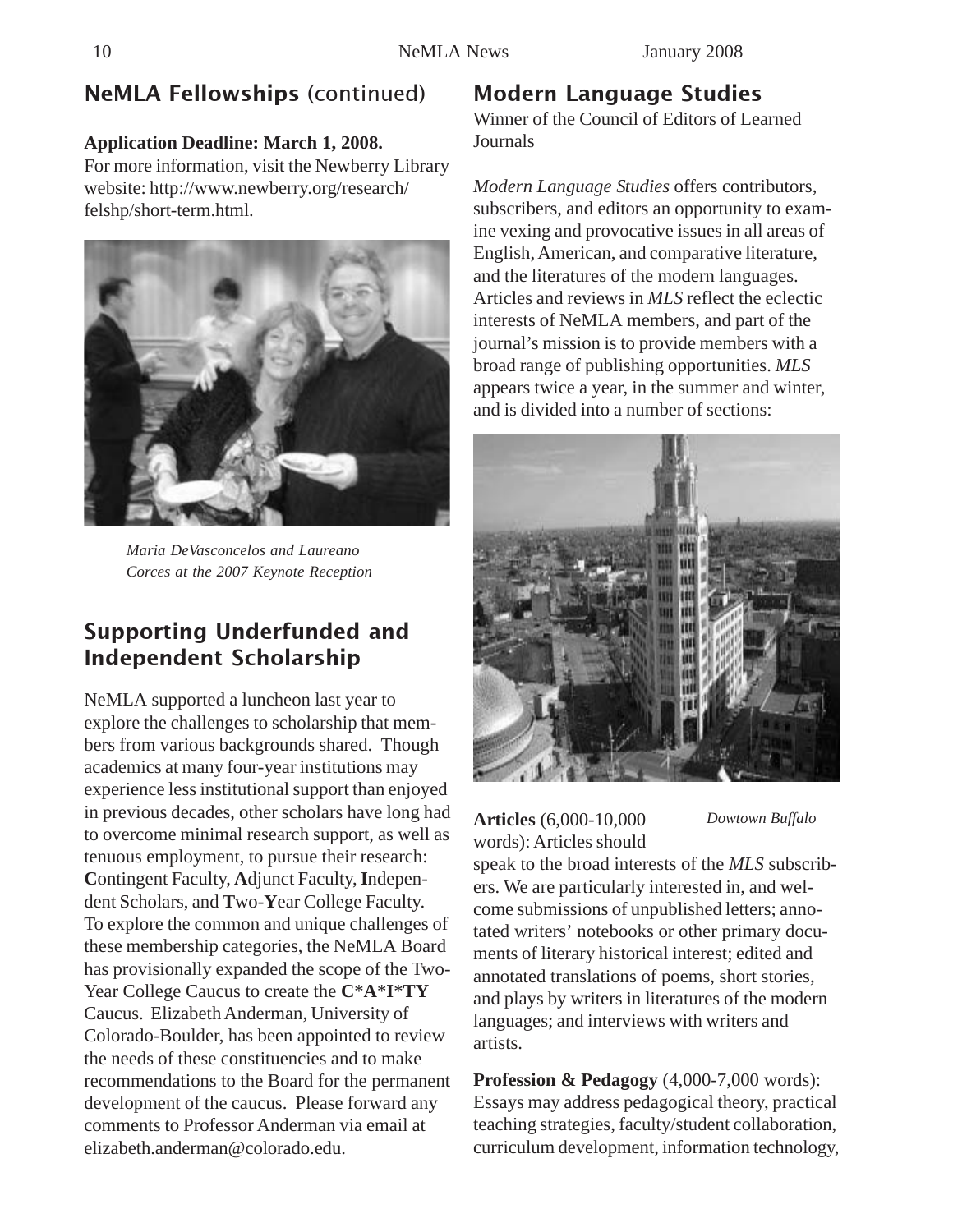# Modern Language Studies (continued)

small college/research university dynamics, interdisciplinary work, institutional politics, graduate and faculty unionization, part-time faculty, tenure and promotion, and other related topics. Creative non-fiction that explores and dramatizes similar terrain, and that observes and articulates what is at stake in these issues for people and communities, is also welcome.

**Reviews** (2,000-5,000): Reviews must be of significant, intriguing, or unusual primary source materials. These reviews will assess and underscore those materials' importance either for various research profiles or for curricula and classroom syllabi. Of particular interest for this section are short reviews of scholarly editions, hypertext/internet literatures, visual culture, popular culture, and, of course, novels, short stories, poetry, plays, films, comic books, and creative non-fiction.



*Buffalo's historic Allentown*

NeMLA members are encouraged to submit their work to *MLS*. Full submission guidelines can be found at http://www.nemla.org/mls/guidelines.html.

# Celebrating 40 Years of NeMLA in Boston!

2009 will mark the Northeast Modern Language Association's  $40<sup>th</sup>$  Anniversary. We are fortunate to experience this occasion in Boston, the site of many past successful conventions and home of many of our active supporters. The convention will open Thursday with a luncheon roundtable on the profession, followed by panel sessions and events.



The keynote speaker will be John Stauffer, Professor of English and American Literature and Language at Harvard University. His book *The Black Hearts of Men: Radical Abolitionists and the Transformation of Race* (Harvard University Press, 2002) was the co-winner of the 2002 Frederick Douglass Book Prize from the Gilder Lehrman Institute; winner of the Avery Craven Book Prize from the OAH; and the Lincoln Prize runner-up. Prof. Stauffer so enjoyed being a part of the special American Protest Literature panel for NeMLA in Cambridge 2005 that he graciously accepted our invitation.

With the Hyatt Regency Boston, NeMLA has both a low rate and a central location so that participants may enjoy

the city as well as the convention and its special events.

*Propose a session!* Please help us celebrate our 40<sup>th</sup> Anniversary by proposing a session (panel, roundtable, seminar or creative). The deadline for submitting proposals online is **May 10, 2008**. If you prefer to present, be sure to watch for the Call for Papers for pre-approved panels in June on the website and newsletter; deadline for abstracts for most sessions will be Sept 15, 2008.